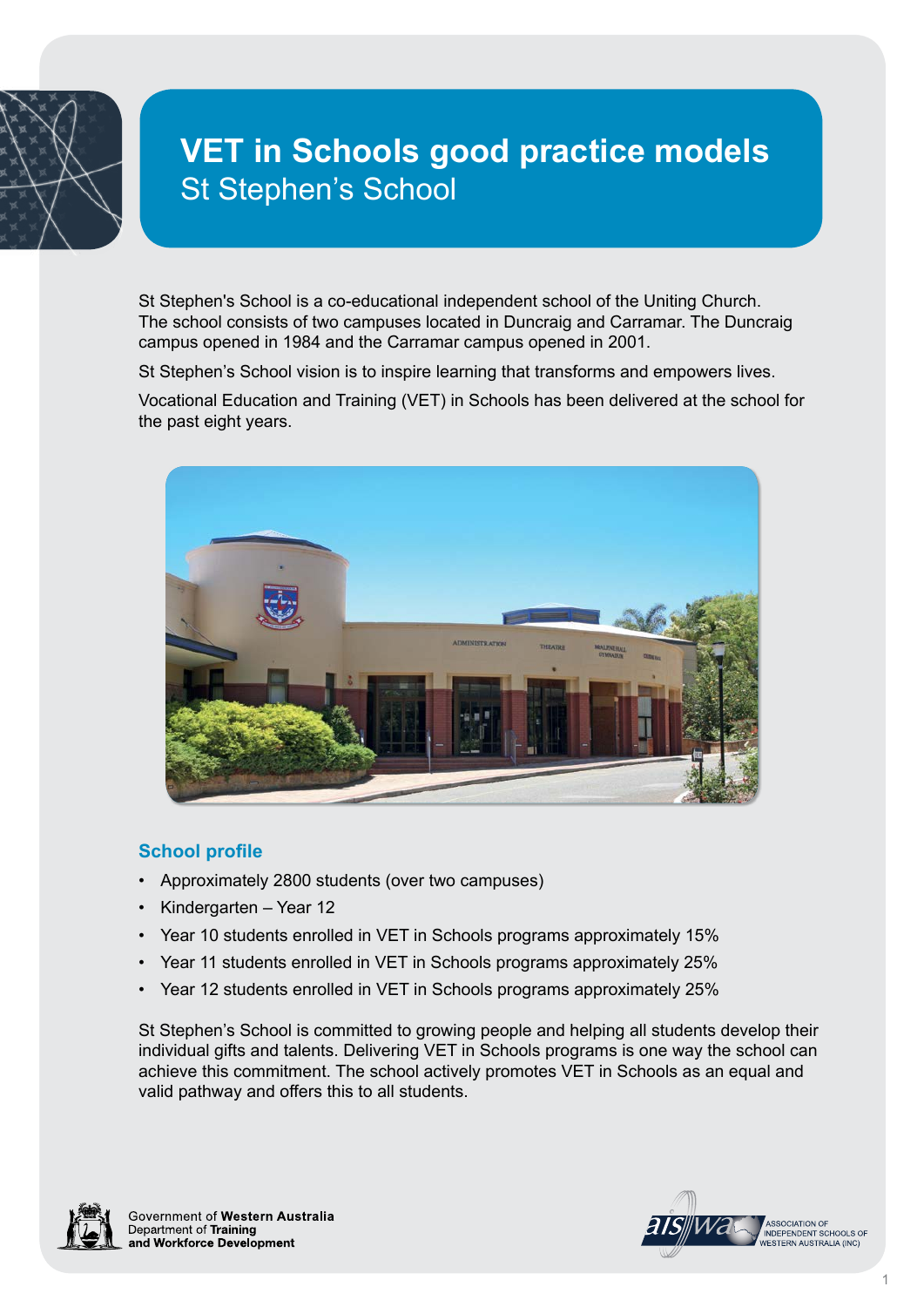# **Program background**

St Stephen's School offers a range of VET in Schools programs to students using a blended model of onsite and offsite delivery. Students can participate in VET in Schools from Year 10. The majority of the qualifications offered at the school are at certificate II and above and are completed within the year.

The school supports its comprehensive VET in Schools program through a well-resourced VET in Schools team, which consists of two external VET Liaison Officers, an Administration Officer and a VET Coordinator. The external VET Liaison Officers are responsible for VET programs delivered off campus. Their role involves communicating with parents and the registered training organisations (RTOs). The VET Coordinator is responsible for all VET programs delivered at the school. This role includes communicating with teachers and the heads of department, overseeing the entire program and ensuring things run smoothly and seamlessly. A VET Liaison Officer resides at each campus, while the VET Coordinator and Administration Officer move between the two campuses.

The school has also lifted the profile of VET by packaging VET in Schools programs more professionally. This has included holding a half day induction for new students and an information evening for their parents and preparing an individualised induction kit for each student.

#### **Program partners**

One of St Stephen's School's most significant VET in Schools partnerships is with its students' parents.

St Stephen's School has created a parent occupation database which contains a list of the occupations of students' parents from Kindergarten to Year 12. This database is drawn from a whole of school database which includes parents contact details and occupational information. The parent occupation database is one of the methods used to assist the school to locate work placements for VET in Schools students. The database is updated regularly by the VET Liaison Officer.

The school supports the use of the parent occupation database by allowing parents to be released from their yearly commitment hours<sup>1</sup> if their workplace can offer a student work placement. Approximately 30% of the school's workplace learning employers are students' parents.

The school shows its gratitude to its employer partners by sending them certificates of appreciation. This strong relationship building has enabled the school to maintain long term partnerships with a large number of employers and seen some parents continue to provide work placement opportunities even after their child has graduated.



1 St Stephen's School has a policy where parents are required to complete ten commitment hours per year, or make a \$200 contribution to the school. Parents can contribute by washing windows on organised days or helping in whole school events/activities.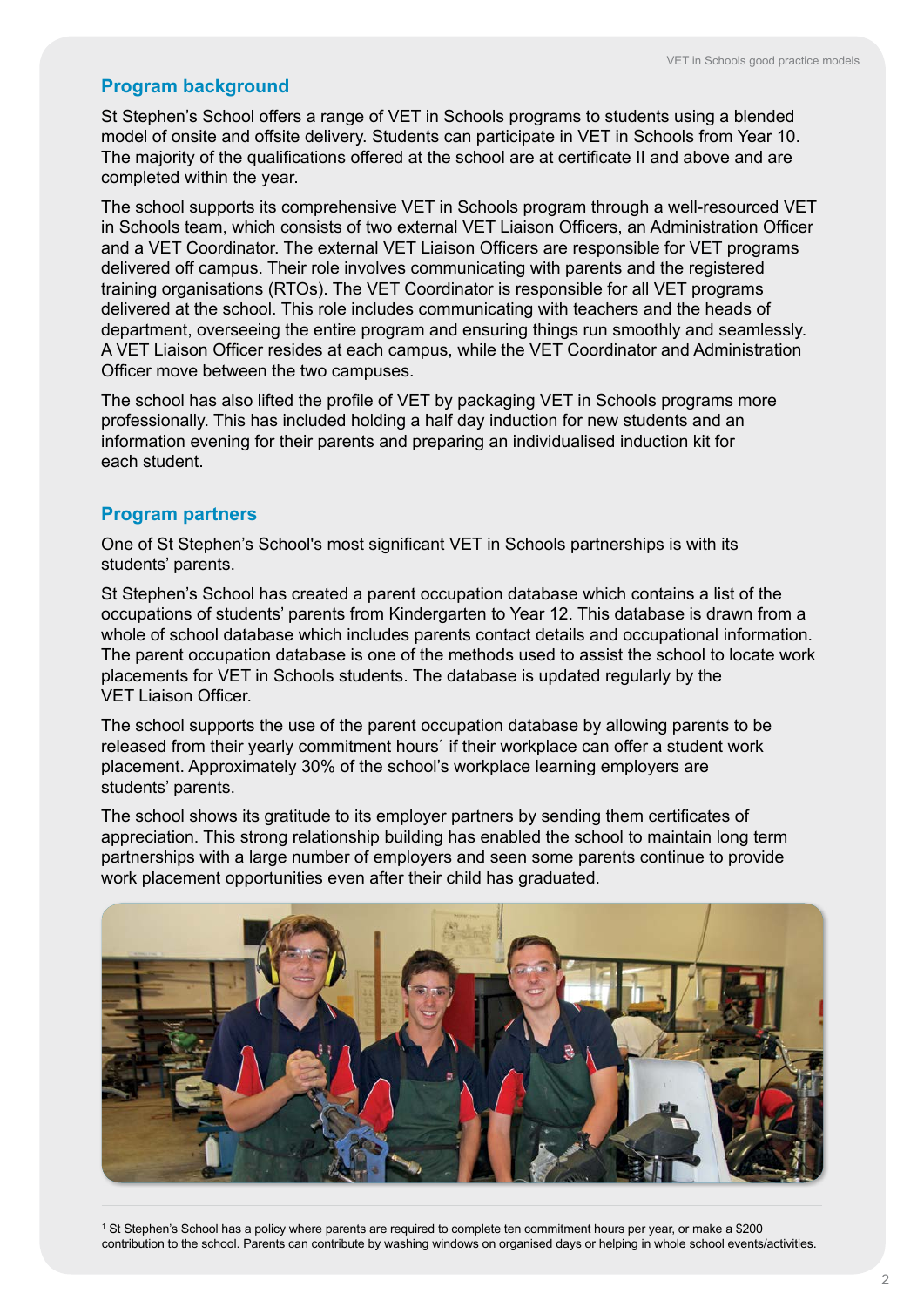

# **Program features**

#### *Course structure*

The school believes there is value in having all students undertake a certificate in Year 10 and encourages this through integrating certificates in courses. The school currently offers Year 10 students the opportunity to complete:

- competencies leading to a Certificate II in Applied Languages Studies when studying French in Year 10 (both campuses);
- Certificate I in Information Technology when studying Applied Information Technology (both campuses);
- Certificate I in Creative Industries when studying Design Graphics (Carramar campus); and
- Certificate I in Sport and Recreation when studying Outdoor Education (Duncraig campus).

Senior school VET in Schools programs are offered as stand-alone courses or integrated in other courses of study.

In 2013, the school commenced a trial of combining VET classes with ATAR courses of study, in which students choose their preferred pathway. The school acknowledges that some students can excel in the practical component of course work, but struggle with theory. These students are given the option to complete the assessments under the VET qualification only and if confident, choose to undertake the ATAR assessments as well. This delivery strategy not only reduces the divide between VET students and ATAR students, but also enables the school to run VET qualifications when the numbers for stand-alone classes are unviable. The school has implemented this parallel delivery model with the following courses and qualifications:

- Certificate II in Fashion Design alongside Textiles 3AB at the Carramar campus;
- Certificate II in Live Production Theatre and Events alongside Drama 3AB at both campuses; and
- Certificate III in Applied Languages alongside French 2AB and 3AB at the Carramar campus.

This parallel delivery model has been mostly applied to Year 12 courses, but the school intends to apply this to Year 11 courses soon. A preliminary evaluation of this delivery model has indicated positive student outcomes, with all students in Fashion Design and Live Production achieving their competencies.

Workplace learning is also a critical aspect of the VET in Schools programs, with approximately 70% of students undertaking VET in Schools involved in some form of work placement.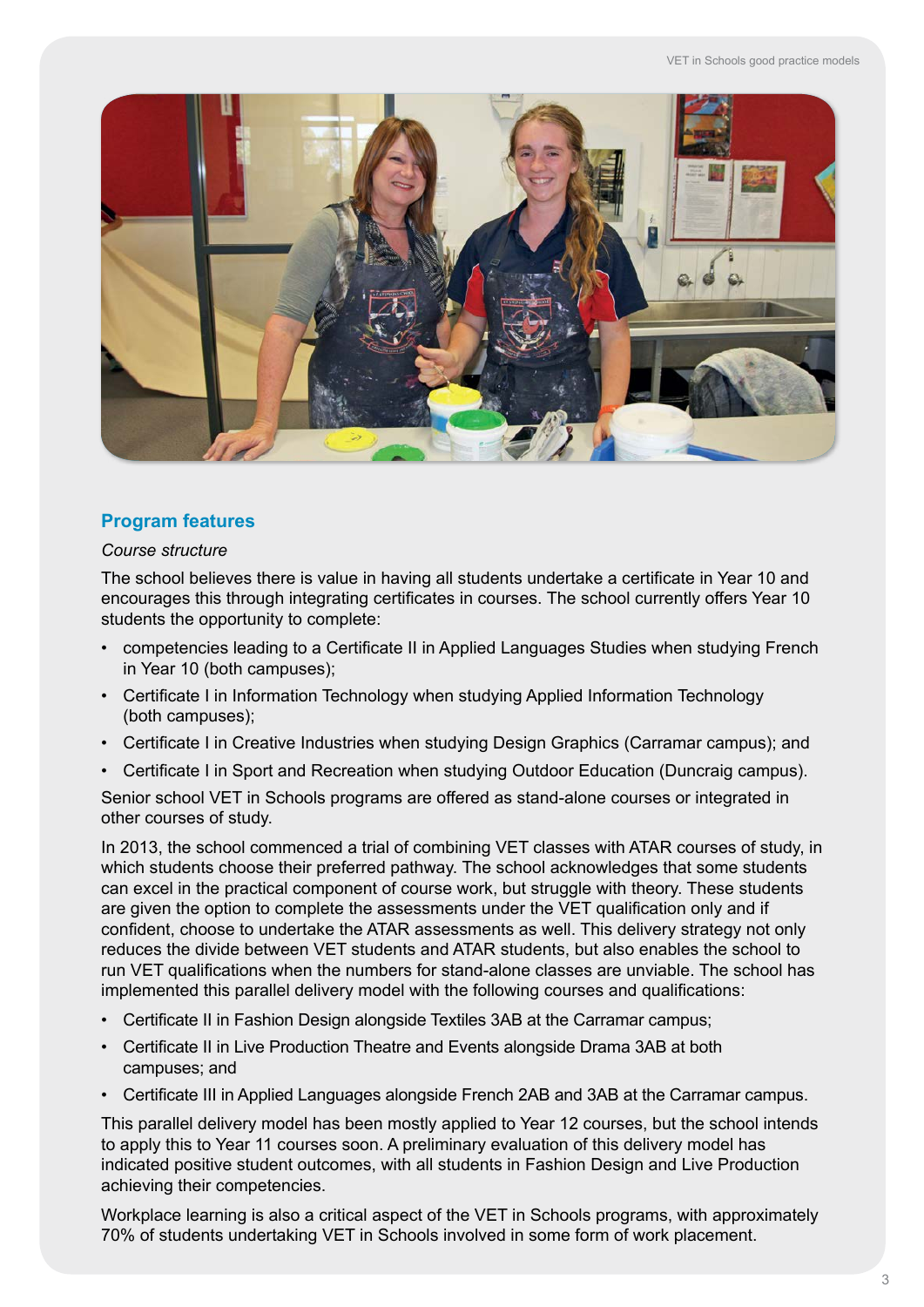#### *Student entry requirements*

Students wishing to undertake the Electro-technology pre-apprenticeship program must meet a minimum entry requirement of a C grade in intermediate Maths.

There are no minimum entry requirements for students wanting to undertake other VET qualifications, however, students indicating an interest in VET at their careers counselling session are referred to the VET Coordinator for an informal interview. During the interview, the expectations of the program, the student's interest and their training options are discussed. The purpose of the interview is to assess the student's commitment and interest and minimise drop out numbers during the year.



## *Student selection process*

There are no formal selection processes for internal VET in Schools programs, however, students are assisted in choosing the most suitable VET qualification and career pathways through a range of activities including:

- Careers Education commencing in Year 10 to help students make connections between school and future working life, working as a team and establishing Individual Education Pathway Plans;
- mandatory work experience in Year 10;
- an annual careers expo on each campus, where universities and RTOs are invited to attend;
- attending the WA Careers Expo and Skills West Expo;
- subject information evenings showcasing each learning area with teachers available to answer student queries;
- career advice and counselling to students commencing in Year 9; and
- Try a Trade days (when there are enough student numbers).

Students wishing to participate in external VET programs are subject to the selection process prescribed by the training provider.

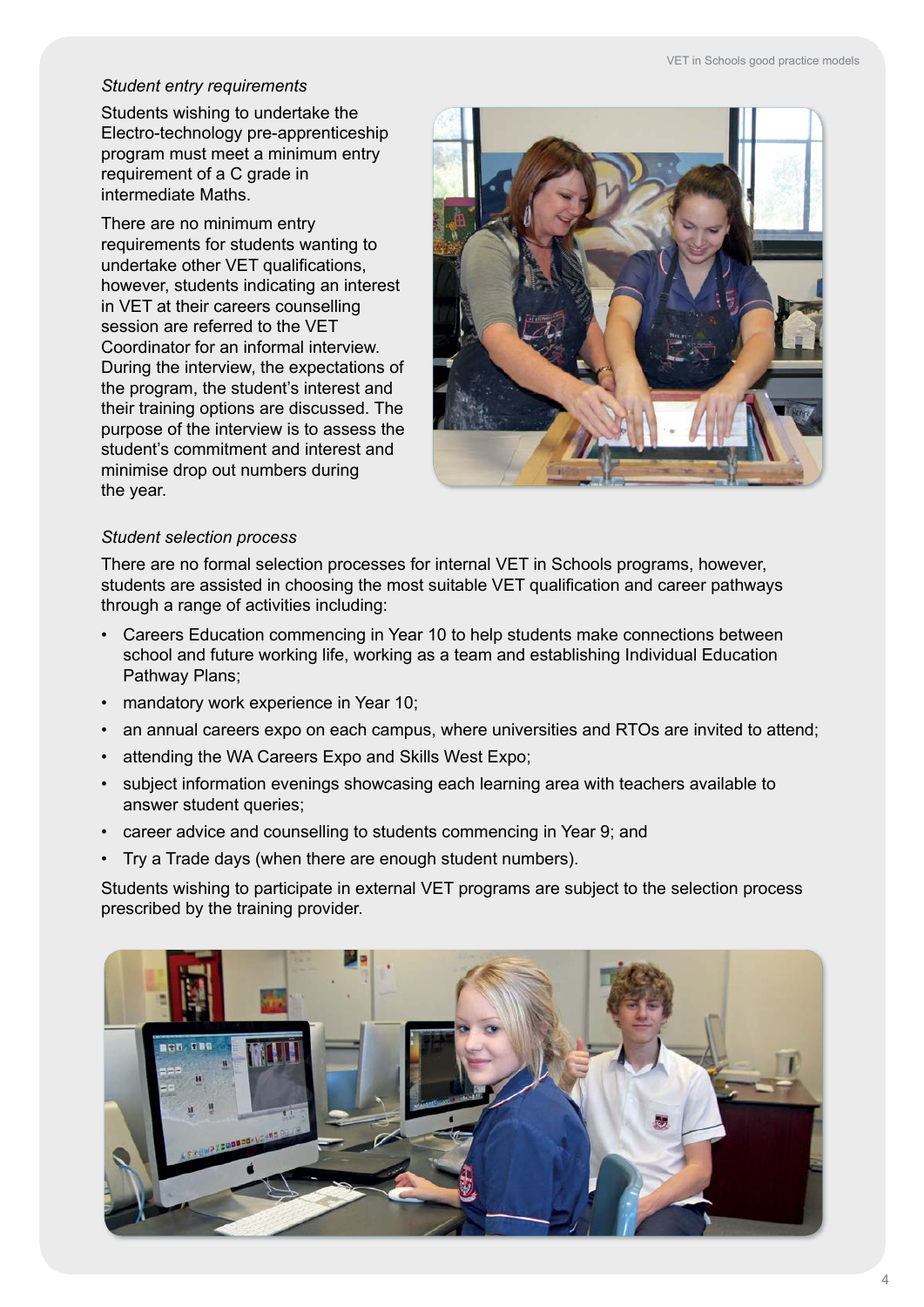#### *Student support*

St Stephen's School holds a half day conference/induction day for new external VET in Schools students. Each student receives a kit that is tailored to them containing:

- the contact details of the VET team (students are asked to put these contact details immediately into their mobile phones);
- the contact details of their training provider and course information;
- information on the days and times they will be attending the training provider;
- information on the dress code; and
- a journey planner detailing how they get to their training provider and how to get home (this specifies which buses and trains to catch and the times).

This kit was also designed to help put parents at ease when their child travels to the training provider.

The school has introduced a catch up class called External VET on the timetable grid. The VET Liaison Officer is responsible for coordinating these classes and liaising with teachers to arrange any tests students may have missed by being off campus. Mentor teachers are available for students to access during External VET classes. These mentors supervise the class and support students with class related queries. To ensure VET in Schools students receive adequate numeracy and literacy support additional Maths and English teachers are made available.

#### *Parent liaison*

St Stephen's School values and encourages parental involvement with the school. In addition to encouraging parents to provide work placements for students, the school engages with parents through a range of activities and events, including:

- a VET induction evening at the start of the year for external VET in Schools programs. Parents are introduced to the VET in Schools programs, shown what is on offer and what their child can achieve;
- forwarding any student interim reports issued by the RTO;
- inviting parents to their child's subject counselling session;
- inviting parents to attend the school's annual career expo; and
- regular newsletters and emails giving updates on their child's progress and any other relevant information such as open days at RTOs.

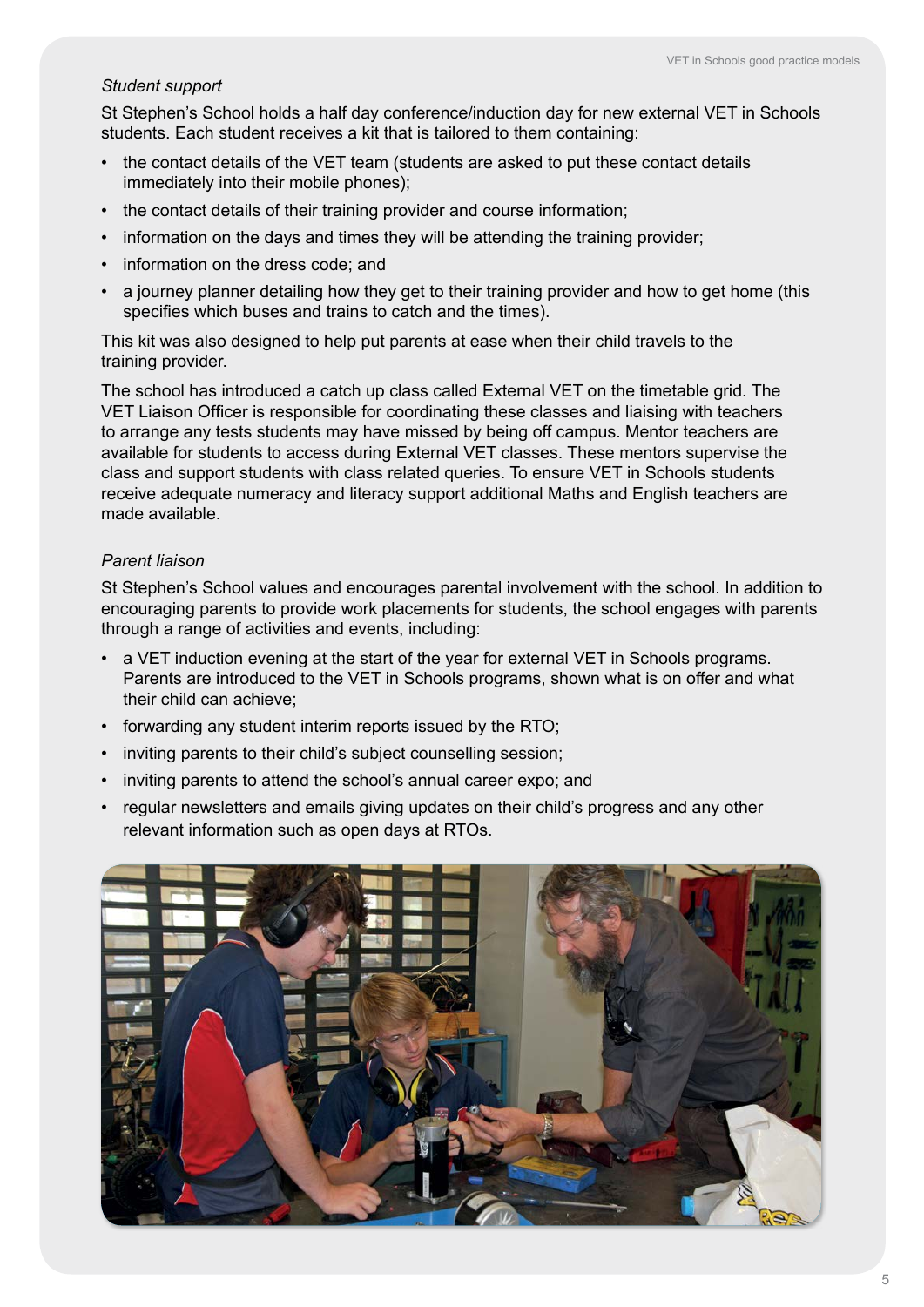## **Program results**

In 2012 St Stephen's School had a certificate II or higher completion rate of 98% for Year 12 students.

Two students were among the Western Australian recipients for the 2011 Australian Vocational Student Prize.

## **Lessons learnt**

- Flexibility is extremely important.
- If the timetable is too rigid then a proportion of VET courses are off limits to students.
- Structure and clear boundaries are needed when dealing with RTOs to maintain a long term relationship.
- Schools need to carefully consider what courses they choose to offer students as a long shelf life is desirable to minimise changes from year to year.
- Two way communication in the VET in Schools team and each learning area is critical.
- VET in Schools is a process of continuous evaluation and improvement.